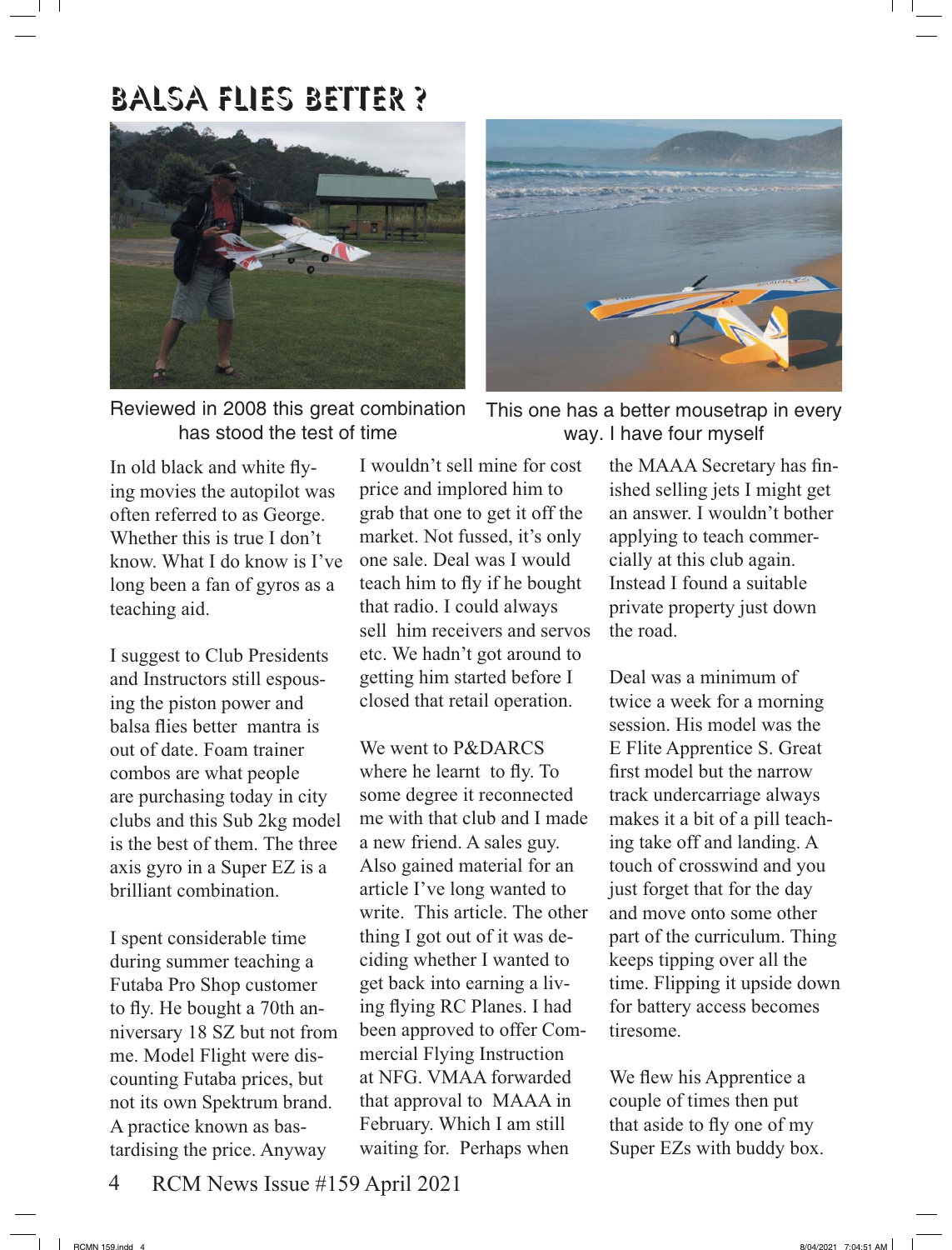

Ready to change the battery pack? Narrow track undercarriage strikes again

Futaba 16SZ master and a basic 6L transmitter on Mode 1 as slave. Fourteen flying sessions later he passed the MAAA Bronze Wings flight test to a high standard. We went out for one more session to consolidate. Out of fifteen sessions he experienced one calm day. The rest was in wind. Hardly ever straight down one of the three available runways. Broke one prop. Since then he has flown every week, at least twice, in up to 25 kph wind.

I teach all beginners to fly to what I call F3a Standard. Stand straight. Shoulders parallel to the runway and don't follow the model as it passes by. Takes a little longer initially. Pays dividends down the track.

Circuits are flown at at half throttle which makes initial circuit and bump training much easier. Concentration

lasts longer. Battery too. This is where Mode 2 shows one advantage. On Mode 1 the model climbs after right aileron has been applied. Descends after left aileron too because the throttle setting usually changes until they learn to recognise that and not do it. Increasing the stick tension helps reduce this.

Teaching climbing and descending using power revealed the model setup was not ideal. Just like every other modern high powered trainer offering I've flown the past few decades. Not a problem if trimmed straight and level at full power but trimmed my way the model was holding him back. Climbing at full power after a go around power reduced back to half pitched the nose up.

Increase the down thrust or reduce wing incidence is the correct way to change the

Battery pack access through the top hatch is a must have for me but it is the undercarriage and all round handling qualities that sets this model ahead of the pack

> rigging. The other option was elevator mix with throttle. No computer radio on the slave I did it the easy way. Reduced the incidence by running both ailerons up a few degrees. Better in the air but not still what I was after.

> Reducing the thrust fixed it. Easy peezy with electric. Changed the standard 10 x 5 to an 8x4. No need to retune the engine, less thrust equals longer battery life and produced the gentle climb at full throttle and comfortable descent at 1/4 I wanted. More than enough power for basic aerobatics too.

Flying buddy box I find the handing over all controls preferable to over ride mode. Each to his own but that requires less concentration on my part. In circuit work my throttle remains at half throttle. For take off I hold a touch of up elevator and full throttle. Up elevator and idle

RCM News Issue #159 April 2021 5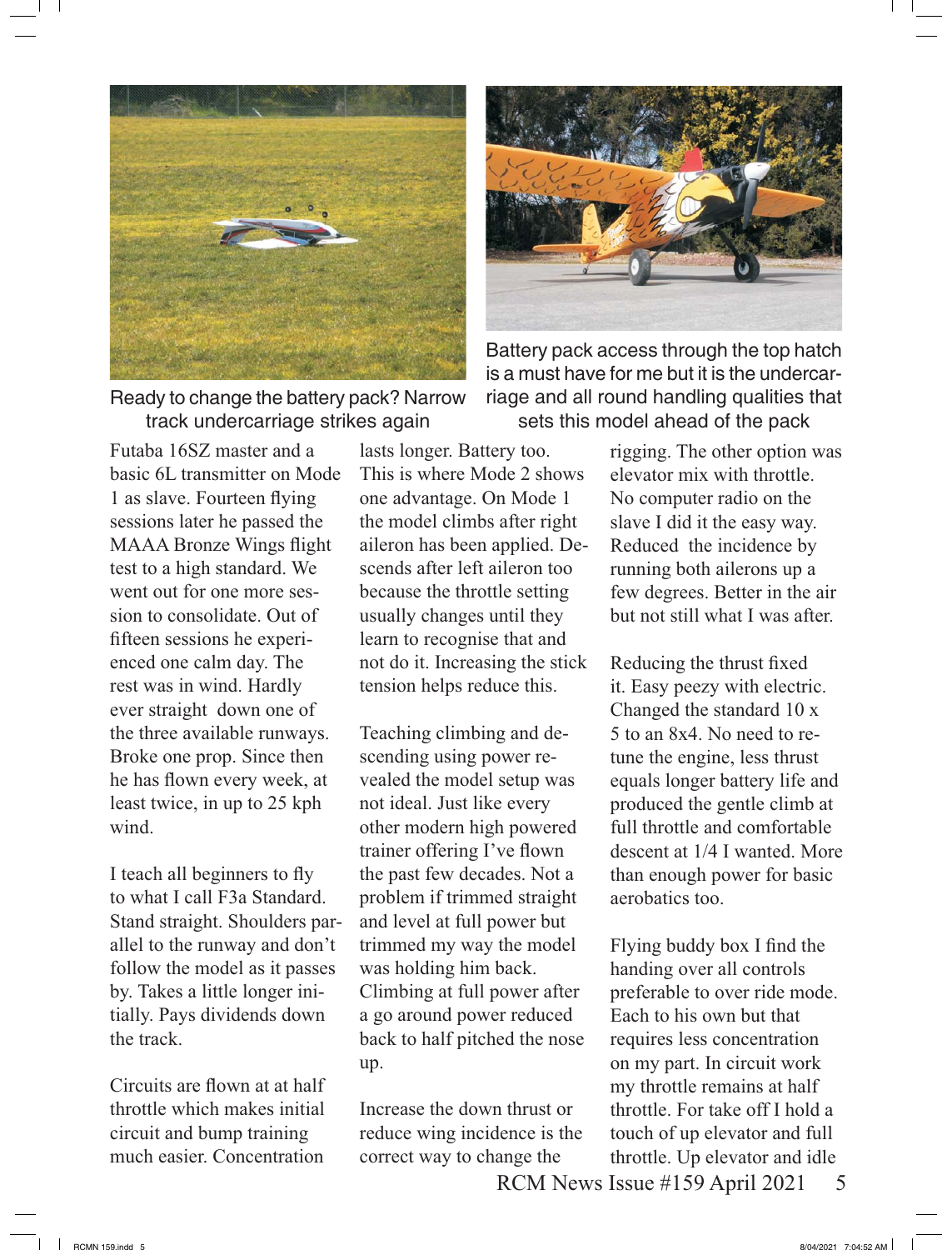

Look. Up in the sky. Is it a bird? Is it a plane? No its a Power Hawk. Not faster than a speeding the Power Hawk shoos cockatoos off quietly and effectively. Powerliner tows 500 metres of 90 kg shark fishing line. Power Chook easily copes with a 900 g payload of ashes. Modified Super EZs in case I had to go back to flying RC commercially. Three different applications for Sub 2kg airwork and flight training

on final. This gives me time to make a quick correction and hand straight back rather than waste the manoeuvre. If the student notices I pass it off as a gust or fess up. Taking over sometimes I forget to announce that until the plane is sorted. That is the limit of my deception.

When the student has gained proficiency I reverse those throttle positions. That way should I lose concentration the sound of the motor alerts me I have let the lever go. Same with helicopters although I do match the throttle and concentrate more.

Teaching take off my reverse method works a treat. Student's throttle is set to full and I hand over in the climb. A few of those then hand

over just after the wheels leave the ground. Next they hold a smidge of up elevator and I hand over just before lift off. Next is stationary with full power and a bit of up. Finally they advance the throttle from idle. Job done. Well almost.

High power to weight ratio, even in de-tuned mode, the thing is off the ground in a few metres. Even less in a head wind. Which gives hardly any time to use rudder. Or getting off elevator to establish a shallow climb angle. The answer was to take off at reduced power. Stability Mode made demonstrating an acceptable climb easy. Hold full up. Hit full power and do nothing else. Model climbs out a t a shallow angle. Basic taildragger

technique holding up elevator to prevent tipping over due to bumps and long grass makes taxi lessons with a 1kg foamy in wind tricky. One answer was to commence that part of the curriculum taxiing back down wind after a full stop.

Here's another idea. Alex now busy logging flight time in order to move up to his new Flex Innovations RV8 for his Silver Wings, one of my four Super EZs has flown quite comfortably with a 1kg payload.

Stability Mode. The instructor can have the student get used to the left and right thing by flying around using aileron. George looks after creating a balanced turn with negligible height loss. Once they get it I switch George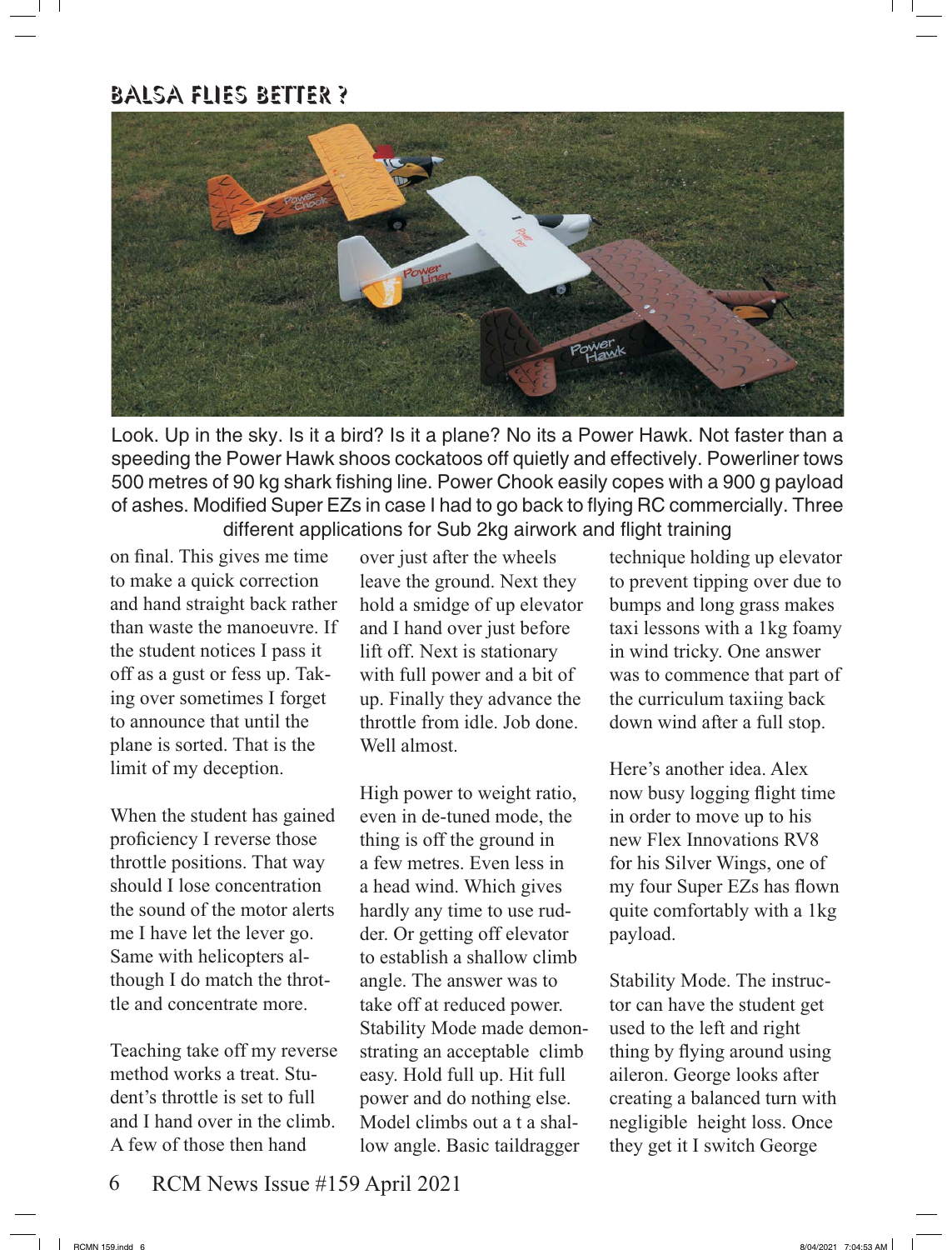

Stand straight shoulders parallel to the runway, don't follow the model as if passes by makes flying off Runway M, A or F the same. Thumb and forefinger is best

out of stability mode. E Flite calls its version SAFE. Next I set the master to give them elevator only. Flying sixty degree bank orbits out in front where they can see it they quickly learn to hold the correct amount. More importantly they see elevator's role as a vital component in turning model aeroplanes. Teaching thirty degree banks doesn't work very well. Models fly too far away.

Once they've got that I take elevator back and hand over aileron. Next they get both and off we go flying ovals, orbits and figure eights.

My general rule of thumb landing circuit instruction is a thirty degree bank turning crosswind. Which is usually a climbing turn under power. Half throttle and sixty degree bank turning downwind and base. Thirty degree bank turning final. Which is hard to see. Start rolling out when the nose is pointing at you.

The hardest thing to teach is the turn to final and maintain track to the runway. One hundred feet agl give or take, on calm days we set 1/4 throttle after turning base. In wind that happens after turning final. Most com-



"P&DARCS TOWER Power Hawk 1 ready Runway A First Solo"

mon occurrence is too steep a turn. Nose drops. Up elevator applied. Model turns rapidly and misses rolling out on the correct heading.

Most of our flying was done on the Western Runway *(now known as Runway A)* with a gentleman's agreement when the F3a and Scale Aerobatic guys using the main runway we wouldn't encroach their airspace. That worked well. So Alex had to learn how to turn very soon after take off. Occasionally he got to continue the climb into a conventional circuit when the other airspace was empty.

RCM News Issue #159 April 2021 7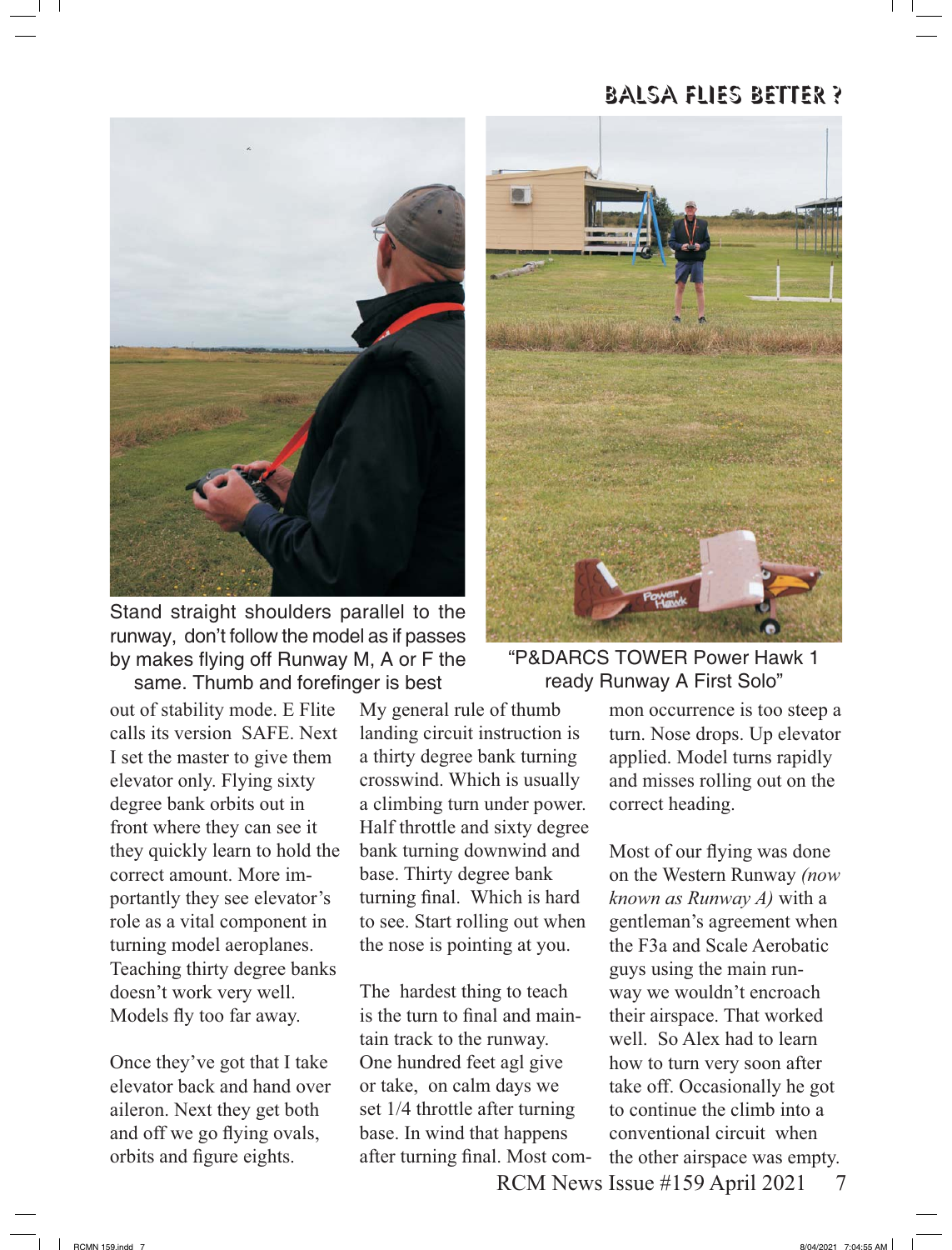

Gentle flat climb after take off is what we

More often than not wind was Sth Westerly and at least 10-15 kph on most occasions. Which meant base leg often flown at quarter throttle. Sometimes at idle before

turning base to shave height. High ground speed made missing the turning point easy. Which made intercepting and maintaining the glide slope quite difficult. Model



Bermuda Triangle strikes again? No. Was never going to make it back Just fell short of Runway F. (Faraday)



are looking for About to round out and land right in front crabbing sideways on final

too.

Coping really well with that lot but one day rough conditions started denting his confidence. When that happens to anyone I often switch to basic aeros or deadsticks. My way of teaching dead stick landing is so much easier with electric power. I made him dump it in the long grass off each end and adjacent the runway a dozen times. easier with electric power. Demonstrates if you put it down into wind, slowly, the model can survive. Anyway I mix it up a bit to have some fun. Loops, rolls or Immle-



The time to turn back into wind to set it down is when it reaches fifty foot altitude

8 RCM News Issue #159 April 2021



Engine failure after take off